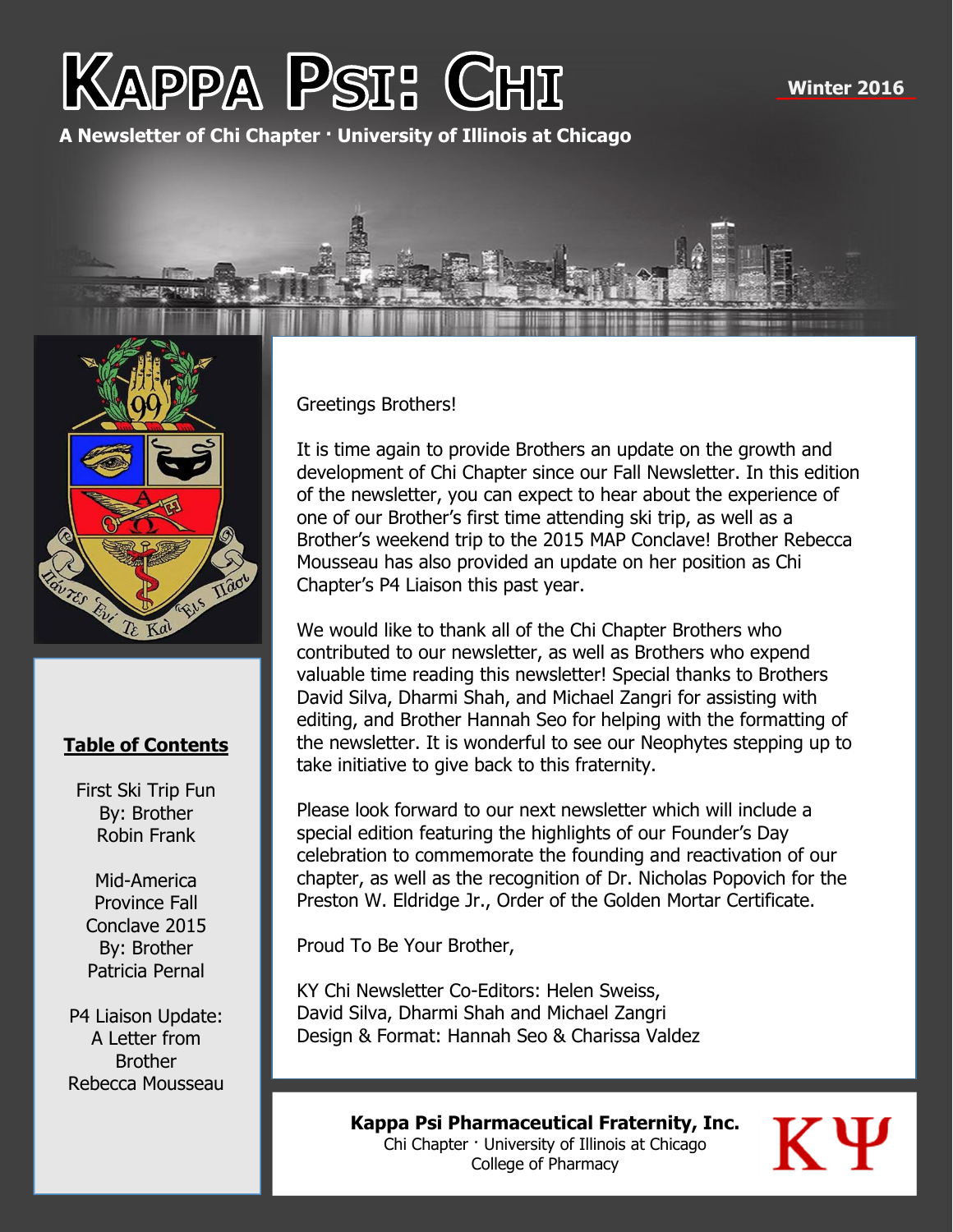#### **First Ski Trip Fun**

By Brother Robin Frank

For the past two years I have always been asked by my KY Brothers, "Are you going on the Ski Trip?" My response has always been the same: "No, I'm working that weekend." As a P3, I wanted to change it up and be more adventurous, so I decided to attend the annual Ski Trip for the first time! It was the best decision I could have made.

I decided to leave on a Friday night after work because lets face it – I'm a workaholic. My car was packed with luggage and some of my favorite people, including Brothers Connor Perkins, Michelle Lee, and Lil Herrera. I loved talking about the most random topics while eating Doritos and trying to drive safely through the really thick fog. We arrived in record time, and Connor and I were able to call dibs on the master suite in one of the houses. One of my favorite memories will always be when Connor and I built the biggest divider with blankets and pillows, so we could both share the same bed without making any physical contact whatsoever!

I had the most fun playing all sorts of games with everyone. A group of us ate the most delicious breakfast at Perkins Restaurant & Bakery, snuggled on the couch for a while, went to the outlet mall, and checked out Ho-Chunk casino. I discovered that Wisconsin casinos are



*(left to right) Brothers Robin Frank and Michelle Lee in Wisconsin*

my cup of tea! It was really cool to see so many Brothers get lucky and win a bunch of money. I, on the other hand, lost \$2 on slot machines. Finally, it's our Chi Chapter tradition to share our favorite Kappa Psi memories at the end of the weekend. I enjoyed listening to everyone's favorite moments, and it was nice to see everybody sitting together in one room!

It was just such a great Ski Trip, where I did no skiing whatsoever. The weekend seemed to fly by, and I created so many new memories with my Brothers. I had so much fun, and I would recommend going on the annual Ski Trip to anyone who hasn't already experienced it!



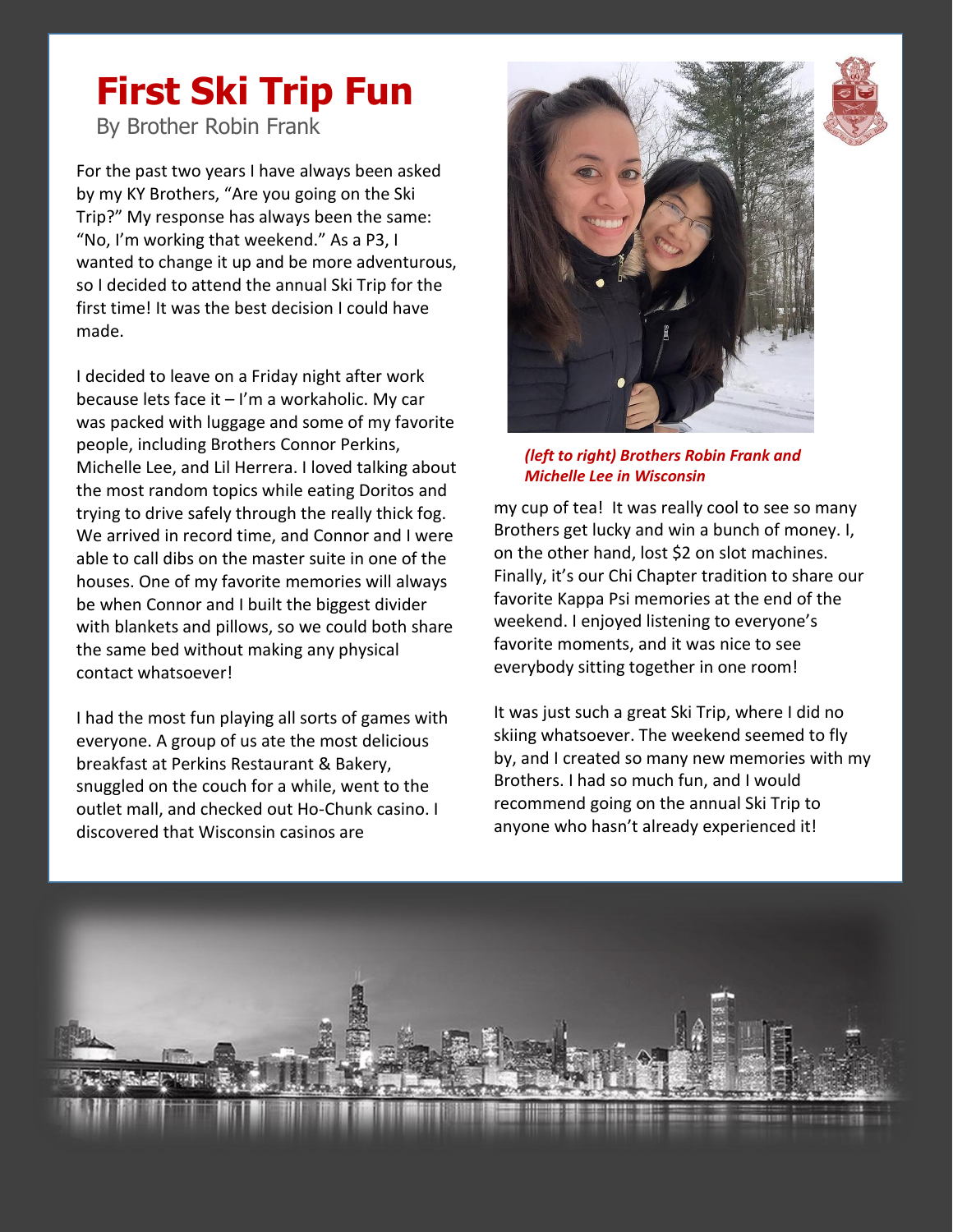## **Mid-America Province Fall Conclave 2015**

By Brother Patricia Pernal



*(left to right) Brothers Anmin Wang, Maria Hernandez, Patricia Pernal, Ina Liko, Alisha Patel, and Lil Herrera.*

Brothers from Chi Chapter traveled to Indianapolis to attend the MAP Fall Conclave 2015 hosted by Beta Upsilon. The weekend was spent exploring the city and bonding with Brothers from other chapters. We began Friday evening with a philanthropy event making tie blankets for Indianapolis Children's Hospital, followed by dinner, roundtable discussions, and a social event at Dave & Buster's. Saturday was filled with general sessions and workshops. The

proposed ordinance brought up during the general sessions was to include the new MAP chapter  $-$  Zeta Mu  $-$  in the province assembly line; however, this was to be tabled until the 2015 Spring Conclave, so that Zeta Mu Chapter could participate in the discussion. The events concluded on Saturday night, ending with a banquet and awards. We are thankful to Beta Upsilon for hosting MAP Fall Conclave 2015!